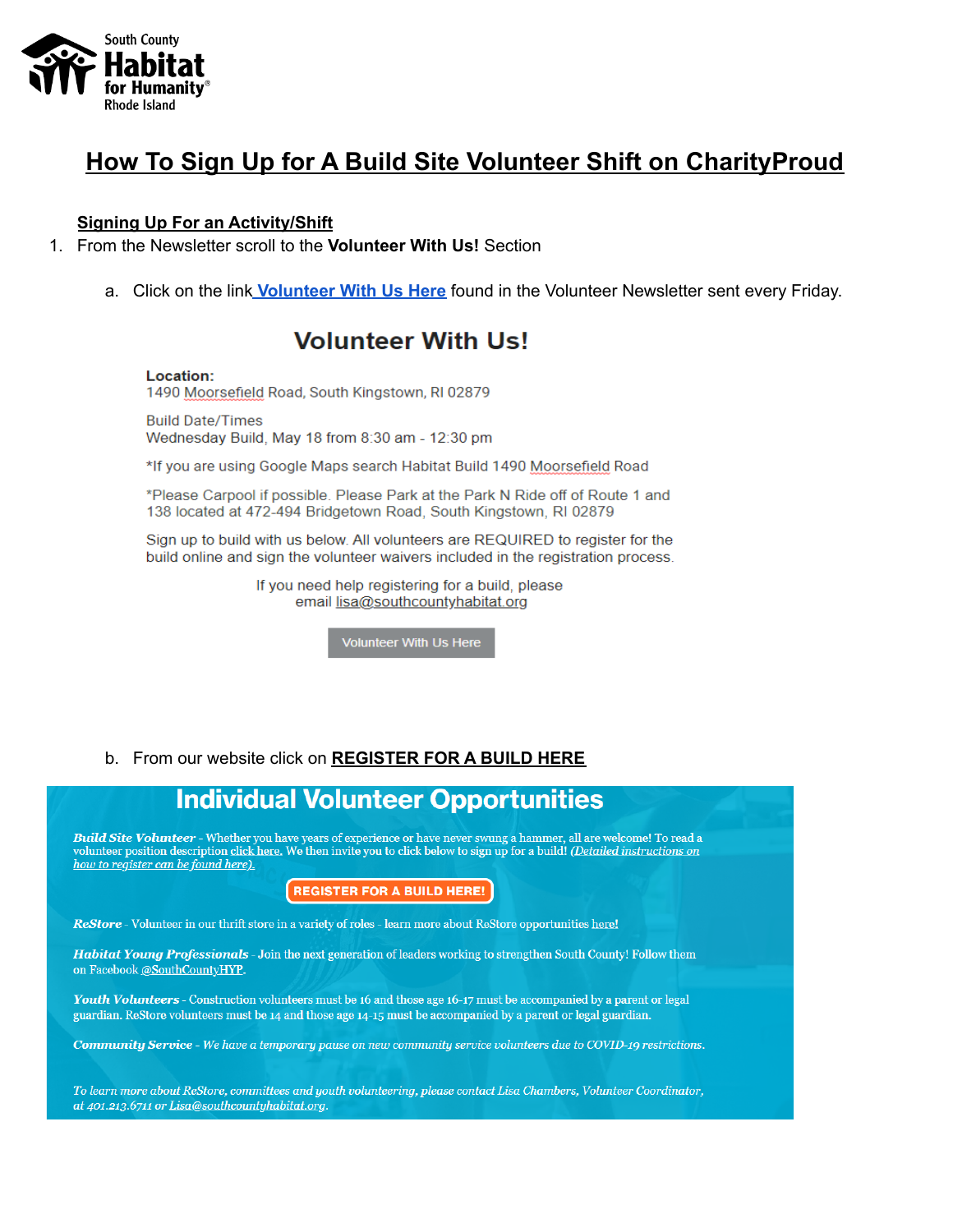

- c. Or Directly from this link: Volunteer Registration - South County Habitat for Humanity [\(charityproud.org\)](https://southcountyhabitat.charityproud.org/VolunteerRegistration/Calendar/3554)
- 2. This will take you to the **Construction Opportunities Calendar** and click on the day and activity you wish to sign up for.
- 3. **Volunteer Opportunities** page. On this page you will find the name of the activity, location and any special instructions for the day. Make sure the box under **Choose is checked**.
- 4. Scroll down to the **Your Contact Information Box** - enter your information and check the **Agree to media use** box if you will let us use your image.
- 5. Scroll down to the last box and check **I agree to the waiver and enter your initials.**
- 6. Scroll down to the bottom of the page and check the box next to **I'm not a robot** then hit **Submit.**

| <b>Tuesday Build</b><br>Location: TBD                                 | Tue, May 17, 2022 8:00 AM - 12:00 PM | 15 volunteers needed | Choose<br>$\Box$ |
|-----------------------------------------------------------------------|--------------------------------------|----------------------|------------------|
| What do I wear?                                                       |                                      |                      |                  |
| Sneakers or sturdy closed-toe shoes.                                  |                                      |                      |                  |
| Clothes that can get dirty.                                           |                                      |                      |                  |
| Check the weather for the temperature! Layers are always a good thing |                                      |                      |                  |
| as you can take them off as the day warms up!                         |                                      |                      |                  |
| What do I bring?                                                      |                                      |                      |                  |
| Water                                                                 |                                      |                      |                  |
| All tools and other supplies are provided.                            |                                      |                      |                  |
| We suggest carpooling if possible, as parking can be limited.         |                                      |                      |                  |
| Thank you for volunteering with South County Habitat for Humanity!    |                                      |                      |                  |
| * Masks are not required if you are vaccinated. Please wear a face    |                                      |                      |                  |
| mask if you are not vaccinated. Thank you.                            |                                      |                      |                  |
|                                                                       |                                      |                      |                  |
| Point Of Contact: lisa@southountyhabitat.org                          |                                      |                      |                  |
|                                                                       |                                      |                      |                  |
|                                                                       |                                      |                      |                  |

| First Name*              | Last Name*                     | Email*                         |
|--------------------------|--------------------------------|--------------------------------|
| Address Line 1           | Address Line 2                 | Phone                          |
| City                     | State                          | Zip<br>$\checkmark$            |
| <b>Emergency Contact</b> | <b>Emergency Contact Phone</b> | <b>Emergency Contact Email</b> |

 $_{\star}$ 

 $\Box$  I agree to the waiver  $*$  View Waiver Initials:

**Additional Comments** 

□ Sweat Foulty Code